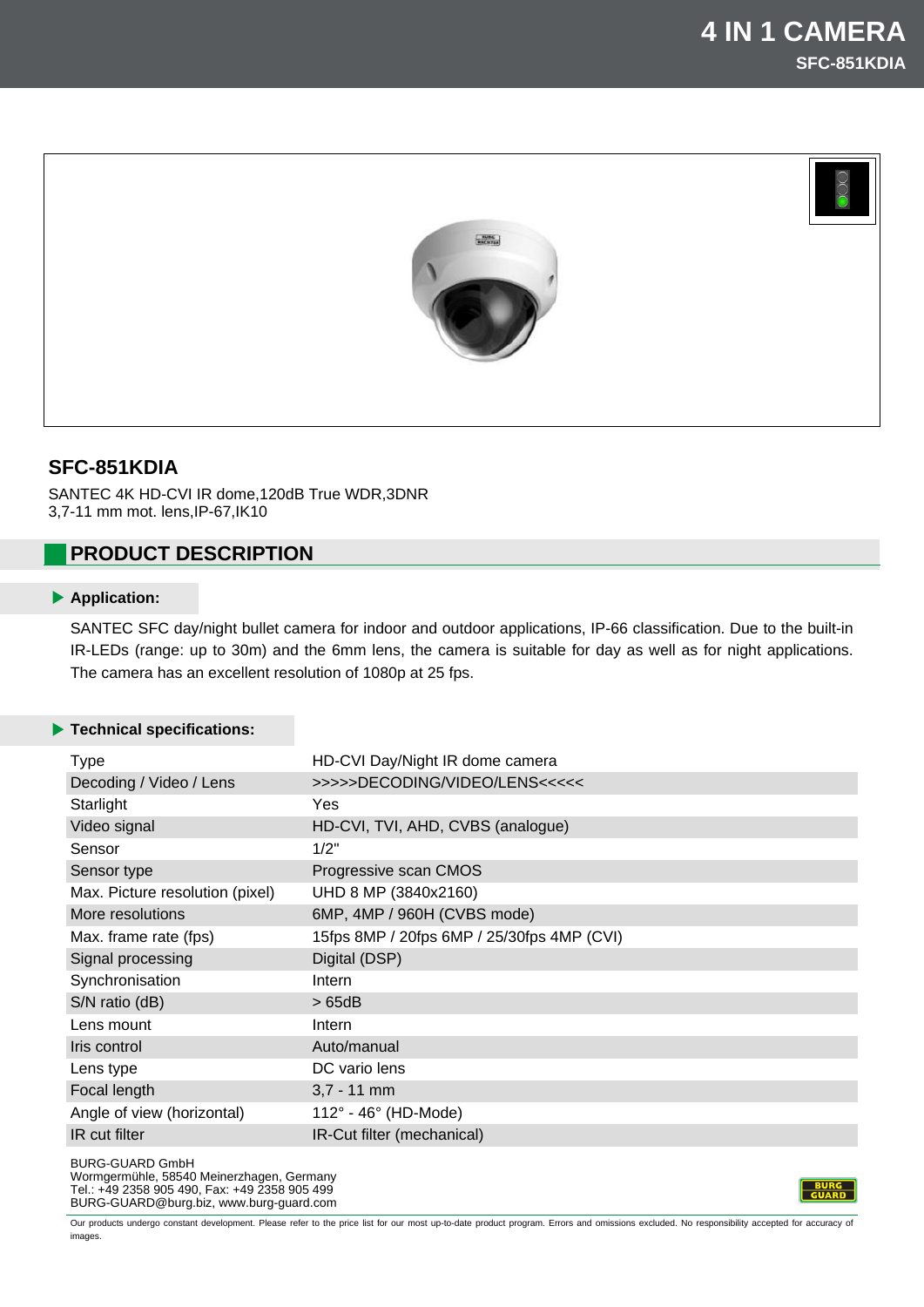## **Technical specifications:**

| Sensitivity (Lux)                                                   | 0,005 Lux (color) / 0,0 Lux (IR on)                         |  |
|---------------------------------------------------------------------|-------------------------------------------------------------|--|
| Aperture (max)                                                      | F <sub>1.4</sub>                                            |  |
| Shutter (sec.)                                                      | 1/25 - 1/100.000                                            |  |
| Optical zoom                                                        | 3x, adjustable                                              |  |
| Digital zoom                                                        | Yes                                                         |  |
| <b>E-IDENTIFY</b>                                                   | DETECT-OBSERVE-RECOGNIZ >DETECT-OBSERVE-RECOGNIZE-IDENTIFY< |  |
| DORI max.                                                           | 190m - 76m - 38m - 19m                                      |  |
| (Detect-Observe-Recognize-Ident                                     |                                                             |  |
| ify)                                                                |                                                             |  |
| DORI min.                                                           | 84m - 33m - 17m - 8m                                        |  |
| (Detect-Observe-Recognize-Ident                                     |                                                             |  |
| ify)                                                                |                                                             |  |
| Features                                                            | >>>>>>>>>>FEATURES<<<<<<<<<<                                |  |
| Automatic gain control (AGC)                                        | <b>AGC</b>                                                  |  |
| Digital noise reduction (DNR)                                       | 2NR / 3DNR                                                  |  |
| White balance                                                       | AWB / manual                                                |  |
| Backlight compensation                                              | 120 dB True WDR, BLC, HLC                                   |  |
| Wide dynamic range (WDR)                                            | 120 dB WDR (True WDR)                                       |  |
| Day/night mode adjustment                                           | Auto / manual                                               |  |
| Camera adjustments                                                  | OSD -> recorder menu                                        |  |
| Auto focus                                                          | Yes                                                         |  |
| Focus control                                                       | Auto / manual                                               |  |
| Mirroring (vertical)                                                | Yes                                                         |  |
| Picture flip (horizontal)                                           | Yes                                                         |  |
| Motion detection (zones)                                            | Yes (via recorder)                                          |  |
| Privacy zones                                                       | Yes, 8                                                      |  |
| Camera title                                                        | Yes                                                         |  |
| Interface                                                           | >>>>>>>>>NTERFACE<<<<<<<<                                   |  |
| DIP switch                                                          | To switch the video standard                                |  |
| Video output                                                        | 1x BNC, 75 Ohm 1 Vpp                                        |  |
| Switch input contacts                                               | No                                                          |  |
| Switch output contacts                                              | <b>No</b>                                                   |  |
| Control interface                                                   | HDCVI (coax)                                                |  |
| Audio inputs                                                        | 1 x Cinch                                                   |  |
| Audio outputs                                                       | No                                                          |  |
| Adio Compression                                                    | AAC, G711A/U, PCM                                           |  |
| General                                                             | >>>>>>>>>>GENERAL<<<<<<<<                                   |  |
| Cable limitations (HDCVI 2.0)                                       | 500m (2MP/RG-59) / 300m (1MP/UTP)                           |  |
| Cable limitations (HDCVI 3.0)                                       | 300m (4MP/30fps + 8MP/15fps[RG-59])                         |  |
| Pan/Tilt/Rotation Range                                             | Pan: 0°-355°; Tilt: 0°-75°; Ratation: 0°-355°               |  |
| Classification                                                      | IP-66                                                       |  |
| Vandal-proof                                                        | Yes, acc. to IK10                                           |  |
| Installation                                                        | Wall mount, ceiling mount and pole mount                    |  |
| <b>BURG-GUARD GmbH</b><br>Wormgermühle, 58540 Meinerzhagen, Germany |                                                             |  |

Tel.: +49 2358 905 490, Fax: +49 2358 905 499

BURG-GUARD@burg.biz, www.burg-guard.com

**BURG**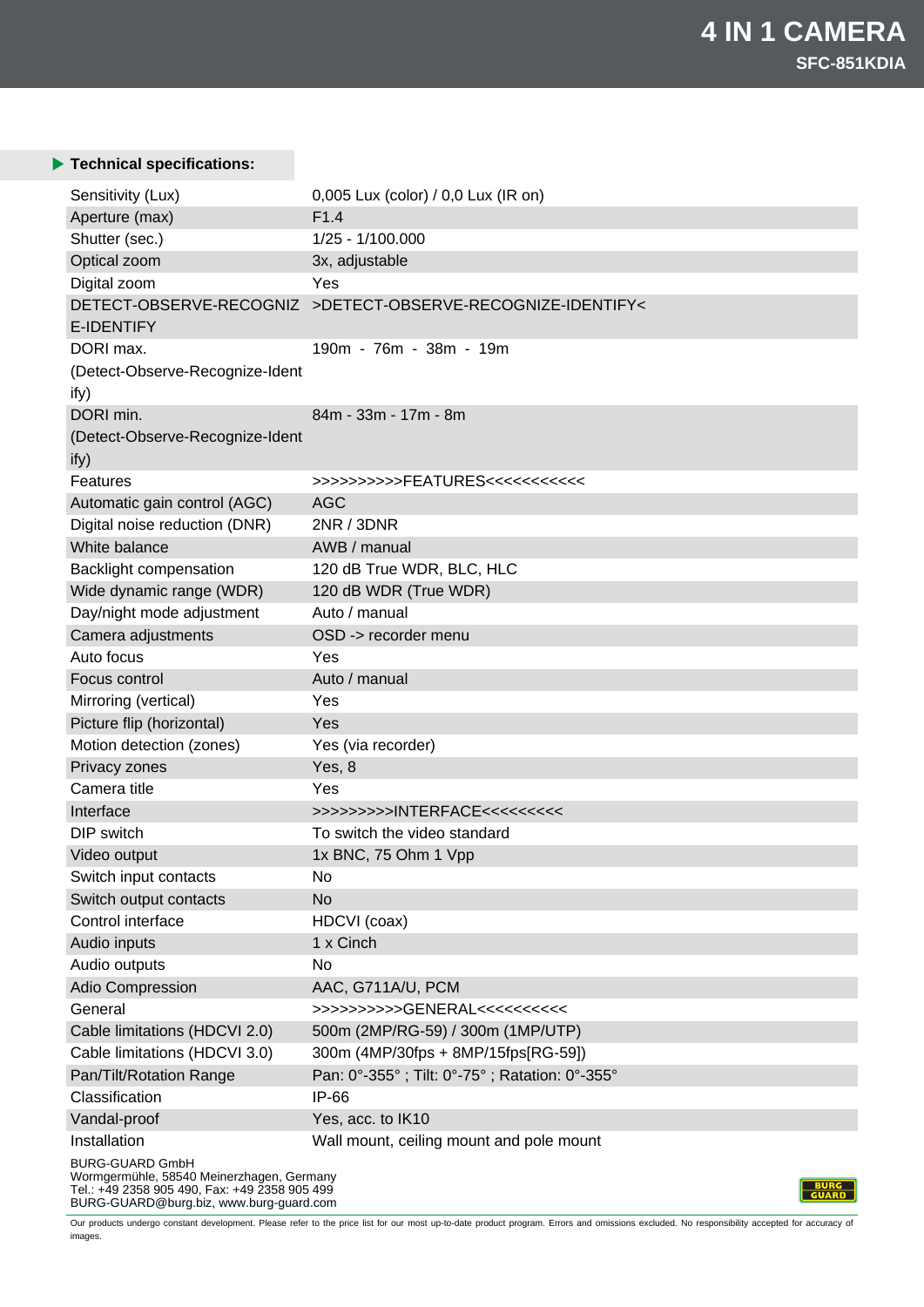### **Technical specifications:**

| Camera mounting               | Screw mounting                    |
|-------------------------------|-----------------------------------|
| Housing colour                | White                             |
| Housing material              | Aluminium                         |
| Integrated IR-LEDs            | Yes                               |
| IR range $(m)$                | up to 30                          |
| IR wave length                | 850                               |
| Smart IR                      | Yes                               |
| Voltage                       | 12VDC +/-30%, 24VAC +/-30%        |
| Connector type                | 2 pin screw terminal              |
| Max. Power consumption (watt) | 8,4                               |
| Operating temperature (°C)    | $-30$ to $+60$                    |
| Rel. humidity (%)             | Max. 95, non-condensing           |
| Dimensions ØxH (mm)           | 122x88,9                          |
| Weight                        | 470 g                             |
| <b>Identifier</b>             | CE, RoHS                          |
| Specials                      | Multi-norm: HDCVI, AHD, TVI, CVBS |

## **Note:**

The range of the built-in IR-LEDs strongly depends on the location and the surroundings. Strongly absorbent surfaces, e.g. dark, rough structures (floor, lawn or asphalt), may lead to a considerable reduction of the maximum range.

#### **Weitere Bilder:**





BURG-GUARD GmbH Wormgermühle, 58540 Meinerzhagen, Germany Tel.: +49 2358 905 490, Fax: +49 2358 905 499 BURG-GUARD@burg.biz, www.burg-guard.com